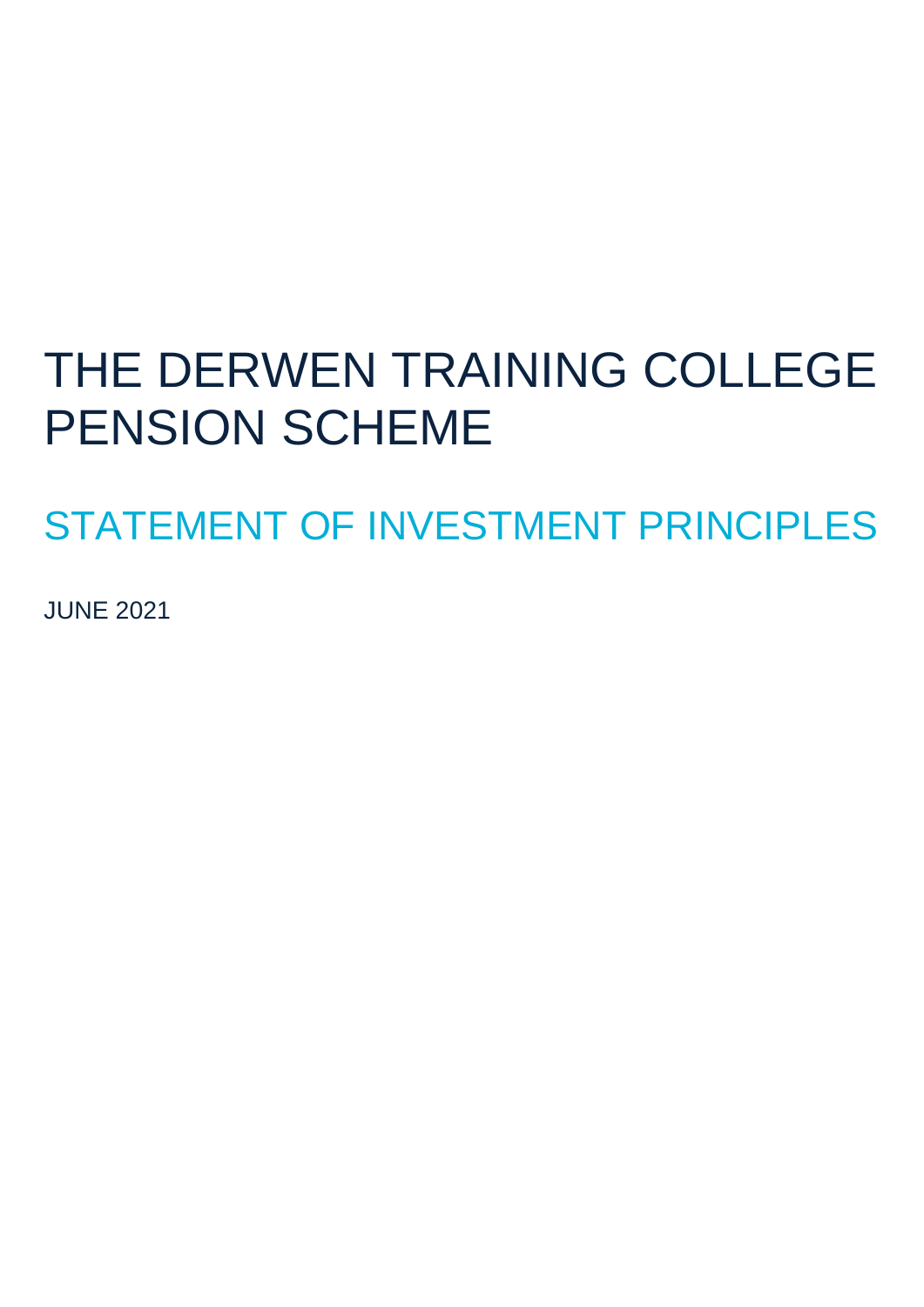## TABLE OF **CONTENTS**

| <b>1 Introduction</b>                                    | $\overline{\mathbf{3}}$ |
|----------------------------------------------------------|-------------------------|
| <b>2 Investment Objectives</b>                           | $\overline{\mathbf{4}}$ |
| <b>3 Investment Responsibilities</b>                     | 5                       |
| <b>4 Investment Strategy</b>                             | $\overline{\mathbf{r}}$ |
| 5 Risk                                                   | 10                      |
| <b>6 Monitoring of Investment Adviser &amp; Managers</b> | 12                      |
| <b>7 Code of Best Practice</b>                           | 13                      |
| <b>8 Compliance</b>                                      | 14                      |
| <b>Appendix 1: Asset Allocation Benchmark</b>            | 15                      |
| <b>Appendix 2: Cashflow and Rebalancing Policy</b>       | 16                      |
| <b>Appendix 3: Investment Manager Information</b>        | 17                      |
| <b>Appendix 4: Responsibilities of Parties</b>           | 18                      |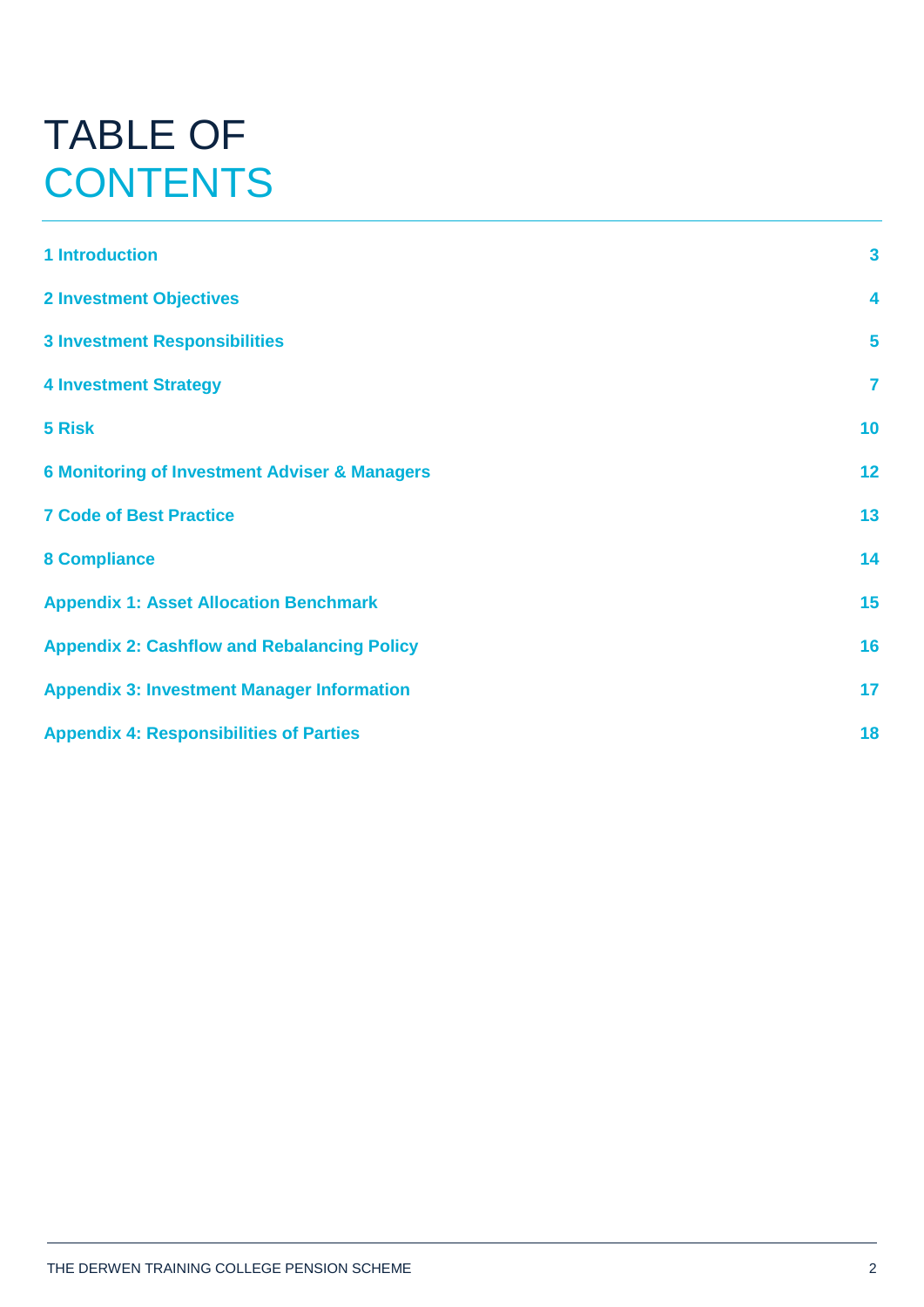# 1 INTRODUCTION

This Statement of Investment Principles ("the Statement") has been prepared by the Trustees of the Derwen Training College Pension Scheme ("the Scheme") in accordance with Section 35 of the Pensions Act 1995, as amended, and its attendant Regulations.

The Statement outlines the principles governing the investment policy of the Scheme and the activities undertaken by the Trustees to ensure the effective implementation of these principles.

In preparing the Statement, the Trustees have:

- Obtained and considered written advice from a suitably qualified individual, employed by their investment consultants, Mercer, whom they believe to have a degree of knowledge and experience that is appropriate for the management of their investments; and
- Consulted with the Sponsoring Employer, although they affirm that no aspect of their strategy is restricted by any requirement to obtain the consent of the Sponsoring Employer.

The advice and the consultation process considered the suitability of the Trustees' investment policy for the Scheme.

The Trustees will review the Statement formally at least every three years to coincide with the triennial Actuarial Valuation or other actuarial advice relating to the statutory funding requirements. Furthermore, the Trustees will review the Statement without delay after any significant change in investment policy. Any changes made to the Statement will be based on written advice from a suitably qualified individual and will follow consultation with the Sponsoring Employer.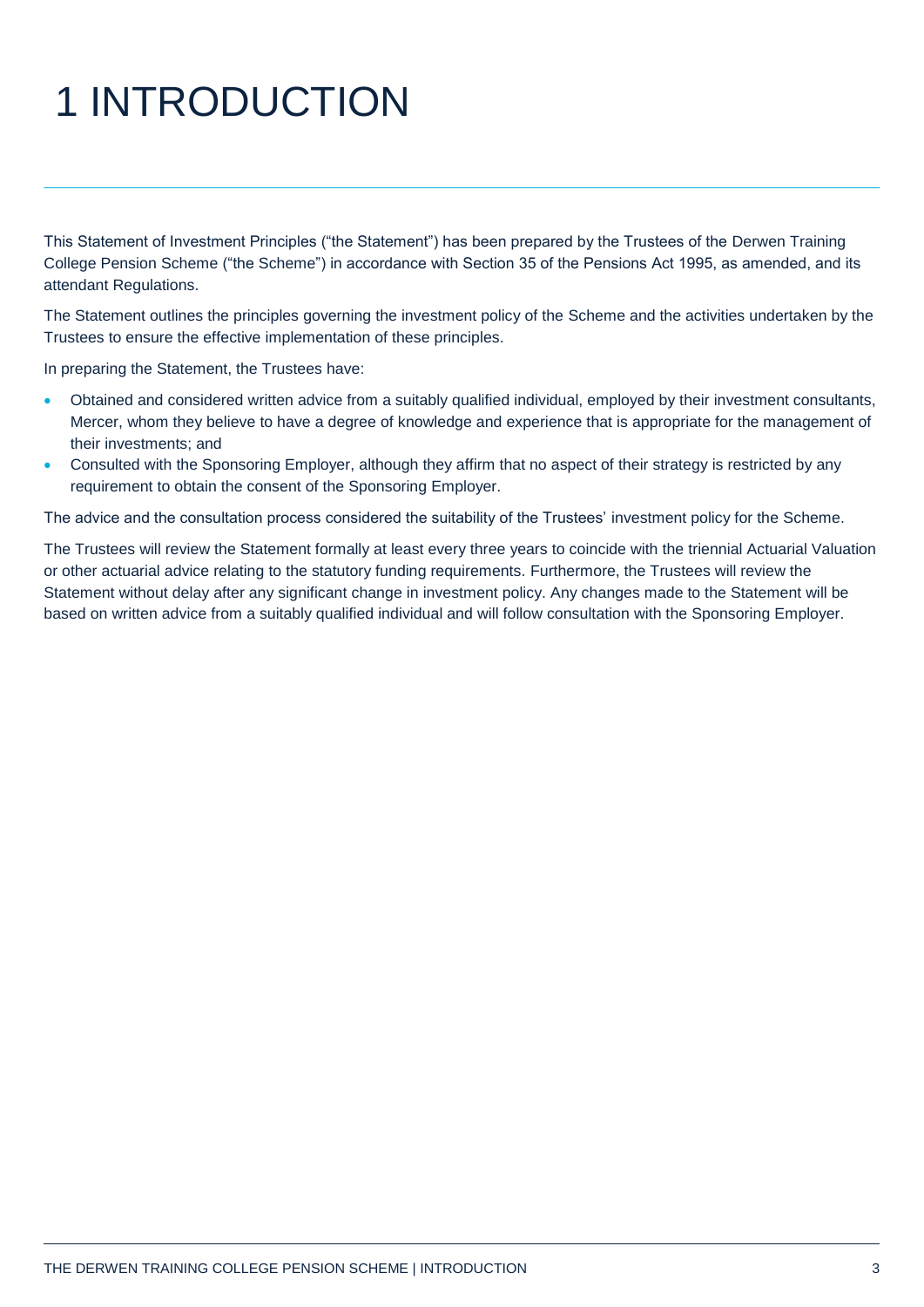# 2 INVESTMENT OBJECTIVES

The Trustees' primary investment objective for the Scheme is to achieve an overall rate of return that is sufficient to ensure that assets are available to meet all liabilities as and when they fall due.

In doing so, the Trustees also aim to maximise returns at an acceptable level of risk taking into consideration the circumstances of the Scheme.

The Trustees have also received confirmation from the Scheme Actuary during the process of revising the investment strategy that their investment objectives and the resultant investment strategy are consistent with the actuarial valuation methodology and assumptions used in the Statutory Funding Objective.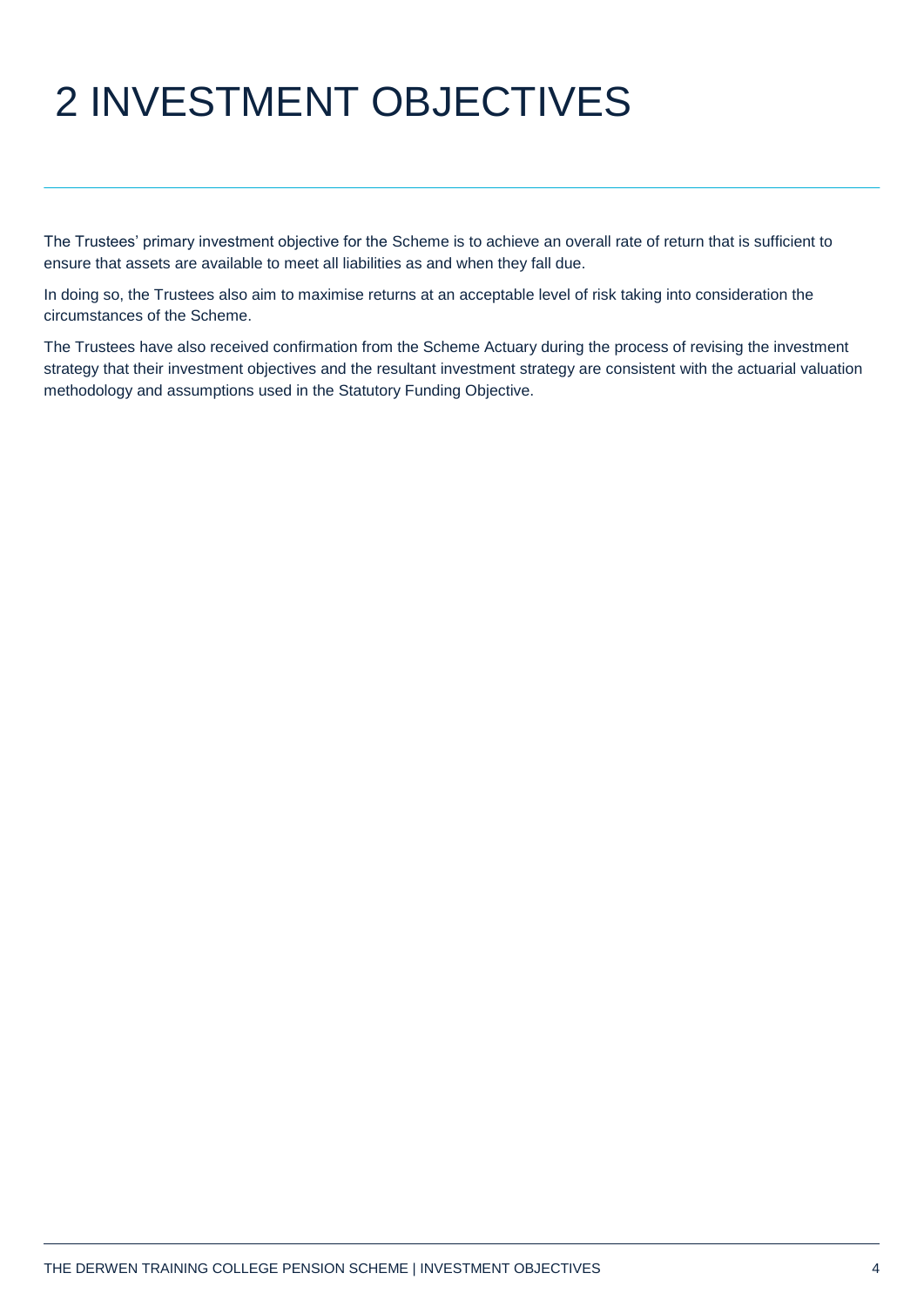# 3 INVESTMENT RESPONSIBILITIES

## 3.1 TRUSTEES' DUTIES AND RESPONSIBILITIES

The Trustees are responsible for setting the investment objectives and determining the strategy to achieve the objectives.

The Trustees have established an investment sub-committee for specific investment issues, however, each of the Trustees are able to contribute directly to the formulation of the Scheme's investment policy and to the monitoring of the Scheme's investment manager.

The duties and responsibilities of the Trustees include, but are not limited to, the following tasks and activities:

- The regular approval of the content of the Statement
- The appointment and review of the investment managers and investment adviser
- The assessment and review of the performance of each investment manager
- The setting and review of the investment parameters within which the investment managers can operate
- The assessment of the risks assumed by the Scheme at total level and manager by manager
- The approval and review of the asset allocation benchmark for the Scheme
- The compliance of the investment arrangements with the principles set out in the Statement

### 3.2 INVESTMENT ADVISER'S DUTIES AND RESPONSIBILITIES

The Trustees have appointed Mercer as the investment adviser to the Scheme. Mercer provides advice as and when the Trustees require it, as well as raising any investment-related issues, of which it believes the Trustees should be aware. Matters on which Mercer expects to provide advice to the Trustees include the following:

- Setting of investment objectives
- Determining investment strategy and asset allocation
- Determining an appropriate investment structure
- Selecting and replacing funds and investment managers that are suitable to meet the Trustees' objectives
- Setting cashflow management (investment and withdrawal) policies (see Appendix 2)

The Trustees may seek advice from Mercer with regard to both strategic and tactical investment decisions (see Section 4 - Investment Strategy); however, the Trustees recognise that they retain responsibility for all such decisions, including those that concern investments and disinvestments relating to cashflows (see Appendix 2). Mercer may be proactive in advising the Trustees regarding tactical investment decisions; however, there is no responsibility placed on Mercer to be proactive in all circumstances.

The Trustees monitor the performance of the Scheme's underlying investment managers against their benchmarks. Mercer will provide performance monitoring reports to aid the Trustees in this process.

Mercer makes a fund based charge for the services it provides as set out in its investment agreement with the Trustees.

Any additional services provided by Mercer will be remunerated primarily on a time-cost basis.

In particular, Mercer does not receive commission or any other payments in respect of the Scheme that might affect the impartiality of their advice, and as noted below, any discounts negotiated by Mercer and Mobius with the underlying managers and these discounts are passed on in full to the Scheme.

The Trustees are satisfied that this is the most appropriate adviser remuneration structure for the Scheme.

Mercer is authorised and regulated by the Financial Conduct Authority ("FCA").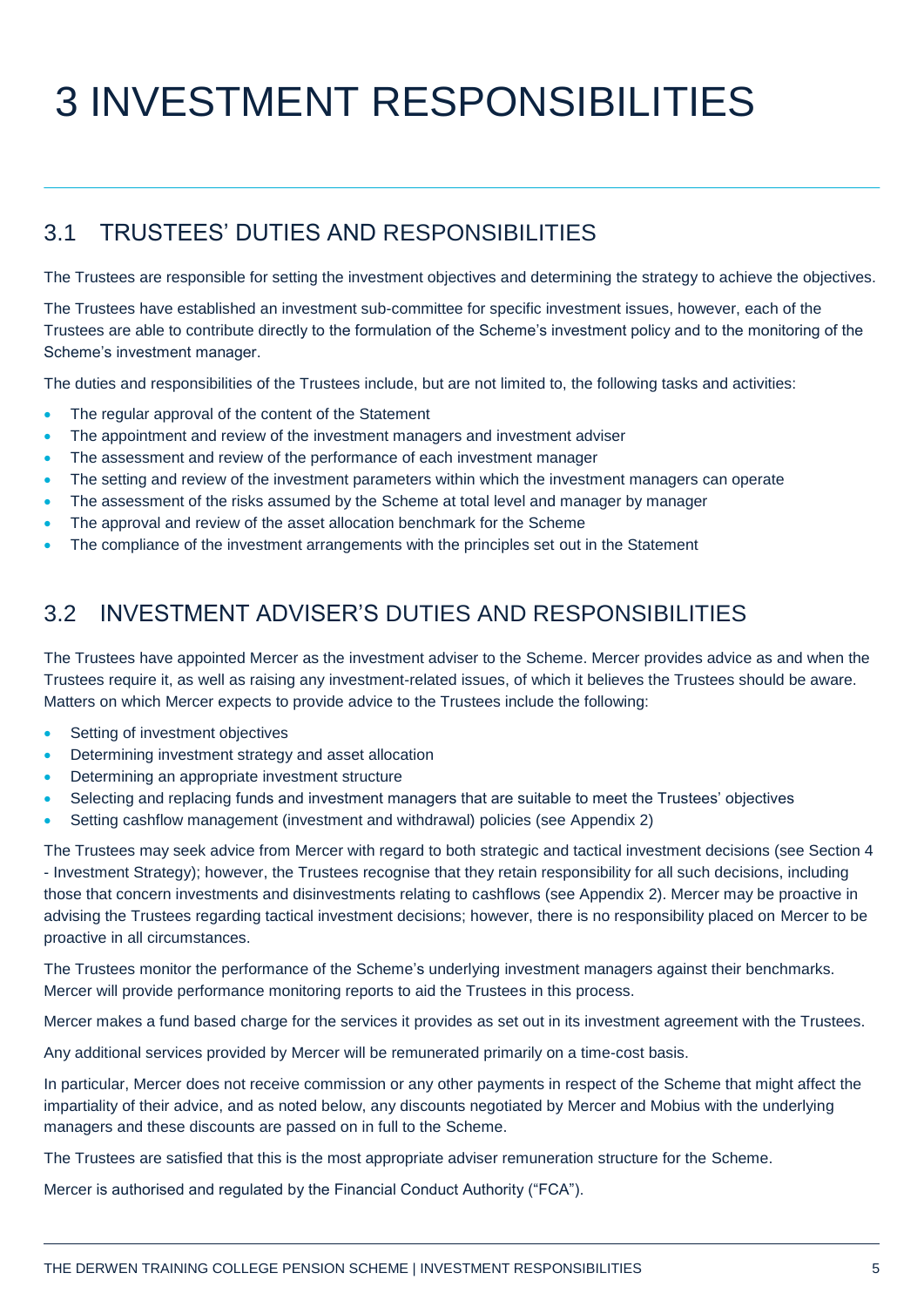## 3.3 ARRANGEMENTS WITH INVESTMENT MANAGERS

The Trustees are long-term investors and do not look to change the investment arrangements on a frequent basis.

The Trustees, after considering appropriate investment advice, have invested the Scheme's assets through a Trustee Investment Policy (TIP) from Mobius Life Limited ("Mobius"), whose appointment foregoes the need for a Custodian.

The Mobius TIP facilitates investment into a range of underlying funds managed by third party investment managers and the value of the Mobius TIP is directly linked to the change in value in the underlying funds. All of the underlying investment managers used by the Scheme are authorised and regulated by the FCA. Mobius is authorised by the Prudential Regulation Authority ("PRA") and regulated by the FCA and the PRA.

The underlying investment managers used by the Trustees through the Mobius platform are chosen based on advice from the investment advisor. This is based on the investment advisor's view of their capabilities and, therefore, their perceived likelihood of achieving the expected return and risk characteristics required for the asset class being selected.

The Trustees will only invest in pooled investment vehicles through the Mobius platform. The Trustees therefore accept that they cannot specify the risk profile and return targets of the managers, but the pooled funds are chosen with appropriate characteristics to align with the overall investment strategy.

The underlying investment managers the funds are invested in are responsible for all decisions concerning the selection and de-selection of the individual securities within the portfolios they manage.

In the case of multi-asset mandates, the underlying investment managers are responsible for all decisions concerning the allocation to individual asset classes and changes in the allocations to individual asset classes.

Both Mobius and the underlying investment managers are remunerated by ad-valorem charges based on the value of the assets that they manage on behalf of the Scheme. Where possible, discounts have been negotiated by Mercer and Mobius with the underlying managers on their standard charges and the Scheme benefits directly from these discounts.

None of the underlying managers in which the Scheme's assets are invested have performance based fees which could encourage the manager to make short term investment decisions to hit their profit targets.

The Trustees therefore consider that the method of remunerating fund managers is consistent with incentivising them to make decisions based on assessments of medium to long-term financial and non-financial performance of an issuer of debt or equity. By encouraging a medium to long-term view, it will in turn encourage the investment managers to engage with issuers of debt or equity in order to improve their performance in the medium to long- term.

The Trustees accept that they cannot influence the charging structure of the pooled funds in which the Scheme is invested, but are satisfied that the ad-valorem charges for the different underlying funds are clear and are consistent with each fund's stated characteristics. The Trustees are therefore satisfied that this the most appropriate basis for remunerating the underlying investment managers and is consistent with the Trustees' policies as set out in this SIP.

## 3.4 SUMMARY OF RESPONSIBILITIES

A summary of the responsibilities of all relevant parties, including the Scheme Actuary and the Scheme administrators, so far as they relate to the Scheme's investments, is set out at Appendix 4.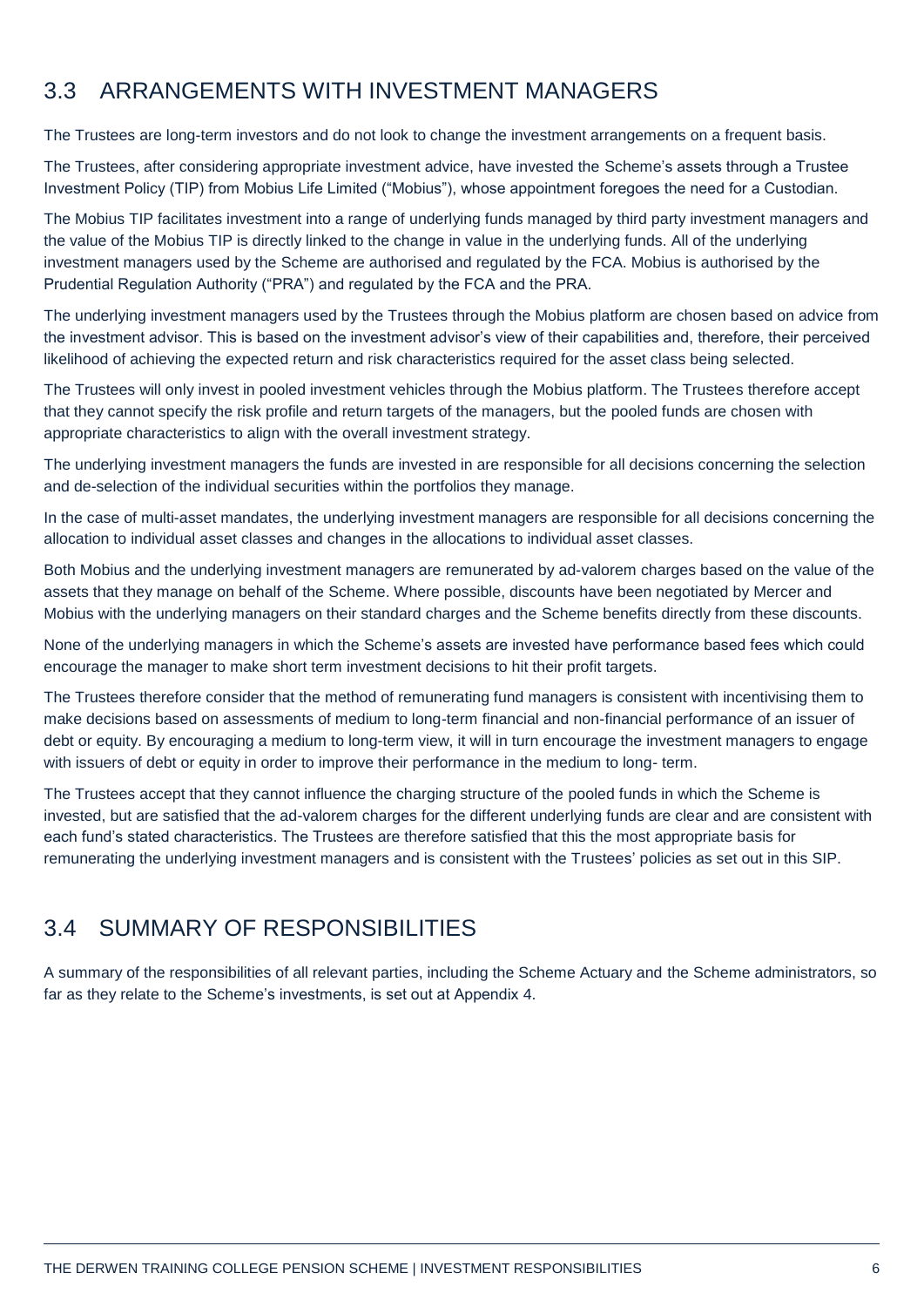# 4 INVESTMENT STRATEGY

## 4.1 SETTING INVESTMENT STRATEGY

The Trustees have determined their investment strategy after considering the Scheme's liability profile and requirements of the Statutory Funding Objective, their own appetite for risk, the views of the Sponsoring Employer on investment strategy, the Sponsoring Employer's appetite for risk, and the strength of the Sponsoring Employer's covenant. The Trustees have also received written advice from their Investment Adviser.

The basis of the Trustees' strategy is to divide the Scheme's assets between a "growth" portfolio, comprising assets such as equities, diversified growth funds and multi-asset credit funds, and a "stabilising" portfolio, comprising assets such as bonds and liability driven investments ("LDI"). The basis of the split between these two portfolios is that growth assets are held in respect of the liabilities pertaining to active and deferred members and stabilising assets are held in respect of pensioner liabilities. The growth-stabilising allocation is also set with regard to the overall required return objective of the Scheme's assets, which is determined by the funding objective and current funding level. Thus, the Trustees regard the basic distribution of the assets to be appropriate for the Scheme's objectives and liability profile.

The Trustees have established a benchmark allocation to each asset class within each strategic asset allocation, which is set out in Appendix 1.

The Trustees recognise the benefits of diversification across growth asset classes, as well as within them, in reducing the risk that results from investing in any one particular market. Where they consider it advisable to do so, the Trustees have appointed investment managers to select and manage the allocations across growth asset classes, in particular where it would not be practical (or appropriate) for the Trustees to commit the resources necessary to make these decisions themselves.

In respect of the investment of contributions and any disinvestments to meet member benefit payments, the Trustees have decided on a structured approach to rebalance the assets in accordance with their overall strategy. This approach is set out in Appendix 2.

## 4.2 INVESTMENT DECISIONS

The Trustees distinguish between three types of investment decision: strategic, tactical and stock-level.

#### **Strategic Investment Decisions**

These decisions are long-term in nature and are driven by an understanding of the objectives, needs and liabilities of the Scheme.

The Trustees take all such decisions themselves. They do so after receiving written advice from their investment adviser and consulting with the Sponsoring Employer. Examples of such decisions and of tasks relating to the implementation of these decisions include the following:

- Setting investment objectives
- Determining the split between the growth and the stabilising portfolios
- Determining the allocation to asset classes within the growth and stabilising portfolios
- Determining the Scheme benchmark
- Reviewing the investment objectives and strategic asset allocation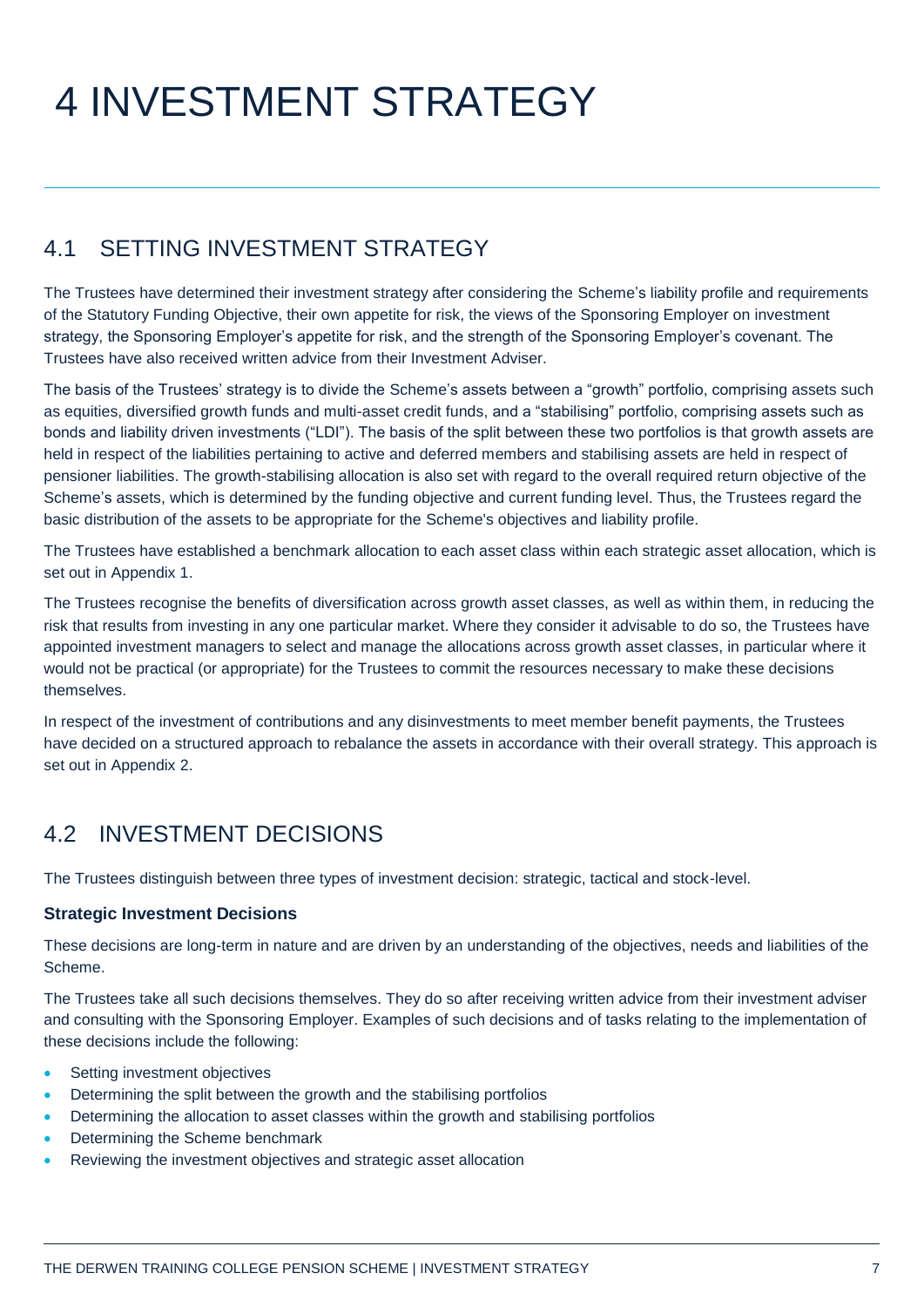#### **Tactical Investment Decisions**

These decisions are short-term and based on expectations of near-term market movements. Such decisions may involve deviating temporarily from the strategic asset allocation and may require the timing of entry into, or exit from, an investment market or asset class.

These decisions are the responsibility of the Trustees. However, where such decisions are made within a pooled fund, they are the responsibility of the investment manager of the fund.

#### **Stock Selection Decisions**

All such decisions are the responsibility of the investment managers of the pooled funds in which the Scheme is invested.

## 4.3 TYPES OF INVESTMENTS TO BE HELD

The Trustees are permitted to invest across a wide range of asset classes, including, but not limited to, the following:

- UK and Overseas Equities
- UK and Overseas Government Bonds, Fixed and Inflation-linked
- UK and Overseas Corporate Bonds and Convertible Bonds
- Property, Commodities, Hedge Funds
- Private Equity and Infrastructure
- High Yield Bonds and Emerging Market Debt
- Diversified Growth
- Liability Driven Investment Products
- Cash

All the funds in which the Scheme invests are pooled and unitised. The use of derivatives is permitted by the guidelines that apply to the pooled funds. Details relating to the pooled funds can be found in Appendix 3.

### 4.4 FINANCIAL CONSIDERATIONS

The Trustees understand that they must consider all factors that have the ability to impact the financial performance of the Scheme's investments over the appropriate time horizon. This includes, but is not limited to, environmental, social and governance (ESG) factors.

The Trustees recognise that ESG factors, such as climate change, can influence the investment performance of the Scheme's portfolio and it is therefore in members' and the Scheme's best interests that these factors are taken into account within the investment process.

The Trustees further recognise that investing with a manager who approaches investments in a responsible way and takes account of ESG related risks will lead to better risk adjusted performance results as omitting these risks in investment analysis could skew the results and underestimate the level of overall risk being taken.

The Trustees receive ESG scores provided by the Investment Adviser in relation to the funds in which the Scheme invests and will monitor how these develop over time.

The Trustees are therefore satisfied that ESG factors are appropriately reflected in the overall investment approach.

The Scheme's assets are invested in pooled funds, and therefore the Trustees accept the fact that they have very limited ability to influence the ESG policies and practices of the companies in which its managers invest. However, the ESG policies of the pooled fund managers will be taken into account in the selection of future funds and managers and will be a factor in the selection process

The Trustees have reviewed the ESG policies of their managers and concluded that they are appropriate. The Trustees will therefore rely on the policies and judgement of their investment managers when assessing the impact on the value of the Scheme's investments.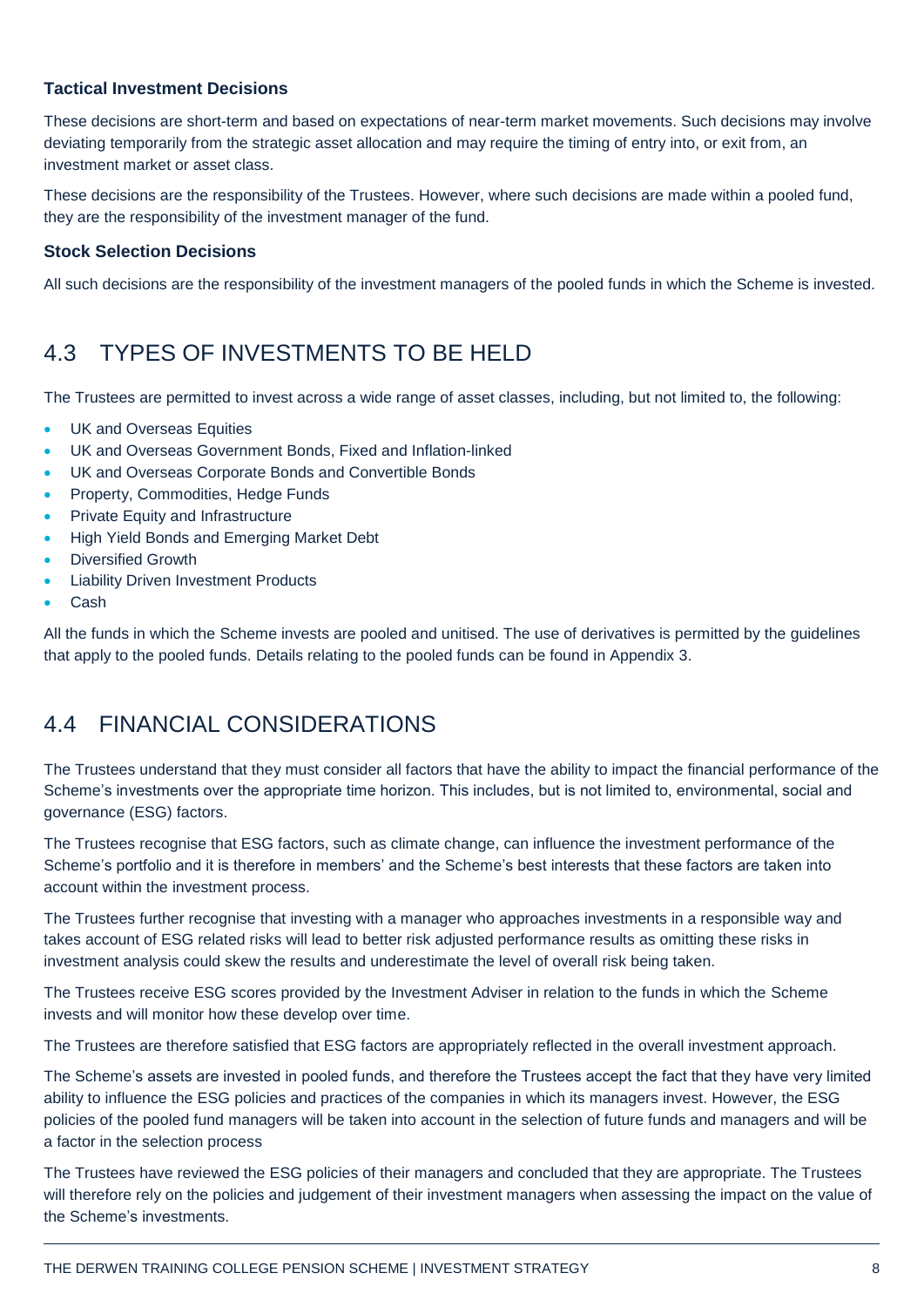## 4.5 NON-FINANCIAL CONSIDERATIONS

The Trustees only consider factors that are expected to have a financial impact on the Scheme's investments. Nonfinancial considerations, such as ethical views, are not implemented in the current investment strategy.

## 4.6 CORPORATE GOVERNANCE AND VOTING POLICY

The Scheme is invested solely in pooled investment funds. The Trustees' policy is to delegate responsibility for engaging with, monitoring investee companies and exercising voting rights to the pooled fund investment managers and expects the investment managers to use their discretion to act in the long term financial interests of investors.

The Trustees note that the investment managers' corporate governance policies are available on request and on their respective websites.

If the Trustees are specifically invited to vote on a matter relating to corporate policy, the Trustees would exercise their right in accordance with what they believe to be the best interests of the majority of the Scheme's membership

### 4.7 STEWARDSHIP

Mercer will monitor the performance, strategy, risks, ESG policies and corporate governance of the investment managers on behalf of the Trustees and discuss this with the Trustees as appropriate. If the Trustees have any concerns, they will raise them with Mercer, verbally or in writing.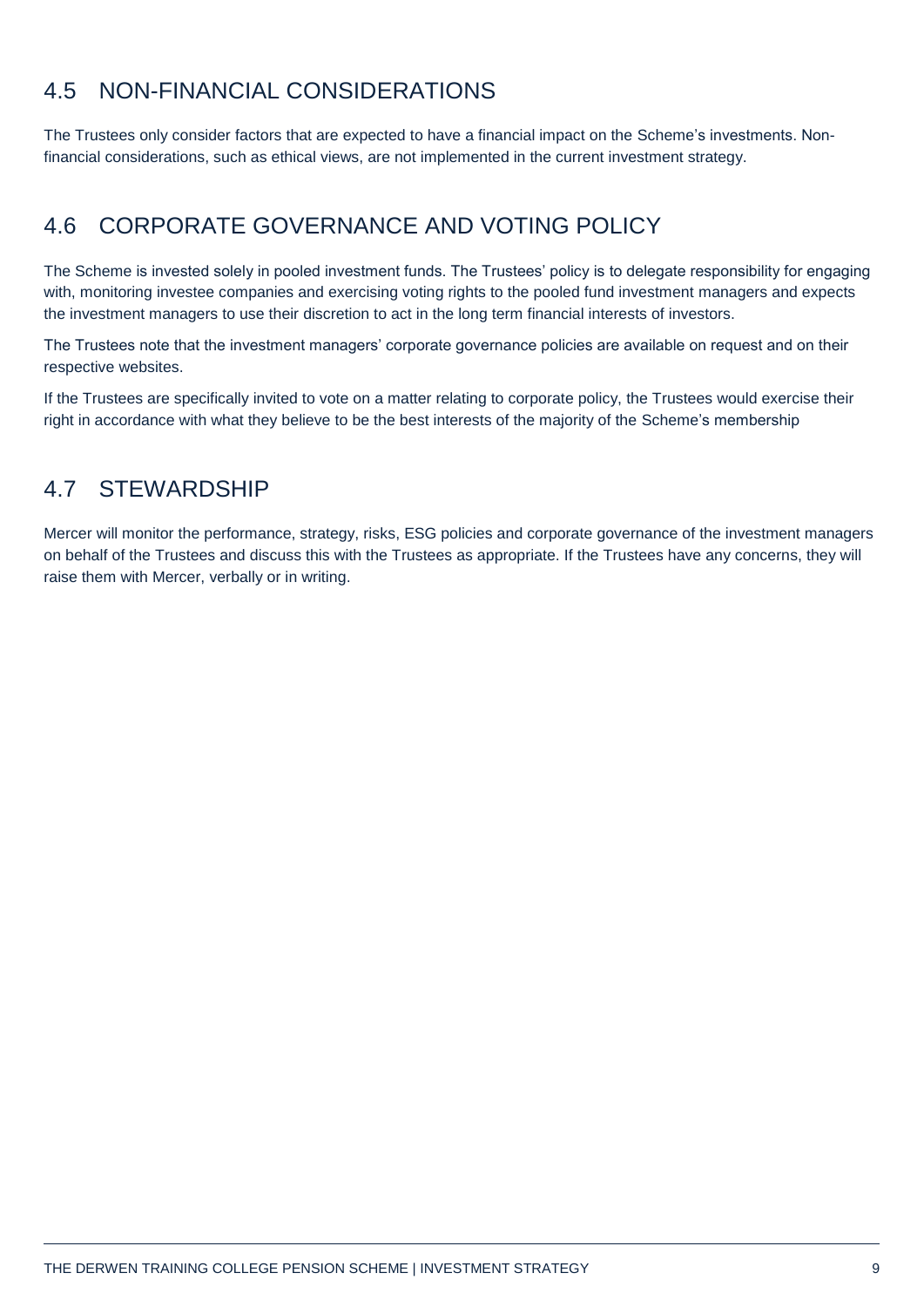## 5 RISK

The Trustees are aware, and seek to take account of a number of risks in relation to the Scheme's investments, including the following:

Under the Pensions Act 2004, the Trustees are required to state their policy regarding the ways in which risks are to be measured and managed. These are set out below.

#### **Solvency Risk and Mismatching Risk**

- These are measured through a qualitative and quantitative assessment of the expected development of the assets relative to the liabilities.
- These are managed by setting a Scheme-specific strategic asset allocation with an appropriate level of risk.

#### **Manager Risk**

- This is assessed as the expected deviation of the prospective risk and return, as set out in the managers' objectives, relative to the investment policy.
- It is measured by monitoring the actual deviation of returns relative to the objective and factors supporting the managers' investment process, and by appointing Mercer to monitor and replace any managers where concerns exist over their continued ability to deliver the investment mandate.

#### **Liquidity Risk**

- This is monitored according to the level of cashflows required by the Scheme over a specified period.
- It is managed by holding an appropriate amount of readily realisable investments. The Scheme's assets are invested in pooled funds, which are readily realisable.

#### **Political Risk**

- This is measured by the level of concentration in any one market leading to the risk of adverse influence on investment values arising from political intervention.
- It is managed by regular reviews of the investments and through investing in funds, which give a wide degree of diversification.

#### **Corporate Governance Risk**

- This is assessed by reviewing the Scheme's investment managers' policies regarding corporate governance.
- It is managed by delegating the exercise of voting rights to the managers, who exercise this right in accordance with their published corporate governance policies. Summaries of these policies are provided to the Trustees from time to time and take into account the financial interests of the shareholders, which should ultimately be to the Scheme's advantage.

#### **Sponsor Risk**

- This is assessed as the level of ability and degree of willingness of the sponsor to support the continuation of the Scheme and to make good any current or future deficit.
- It is managed by assessing the interaction between the Scheme and the sponsor's business, as measured by a number of factors, including the creditworthiness of the sponsor and the size of the pension liability relative to the sponsor. Regular updates on employer covenant are provided to the Trustees by senior staff of the sponsor.

#### **Legislative Risk**

 This is the risk that legislative changes will require action from the Trustees so as to comply with any such changes in legislation.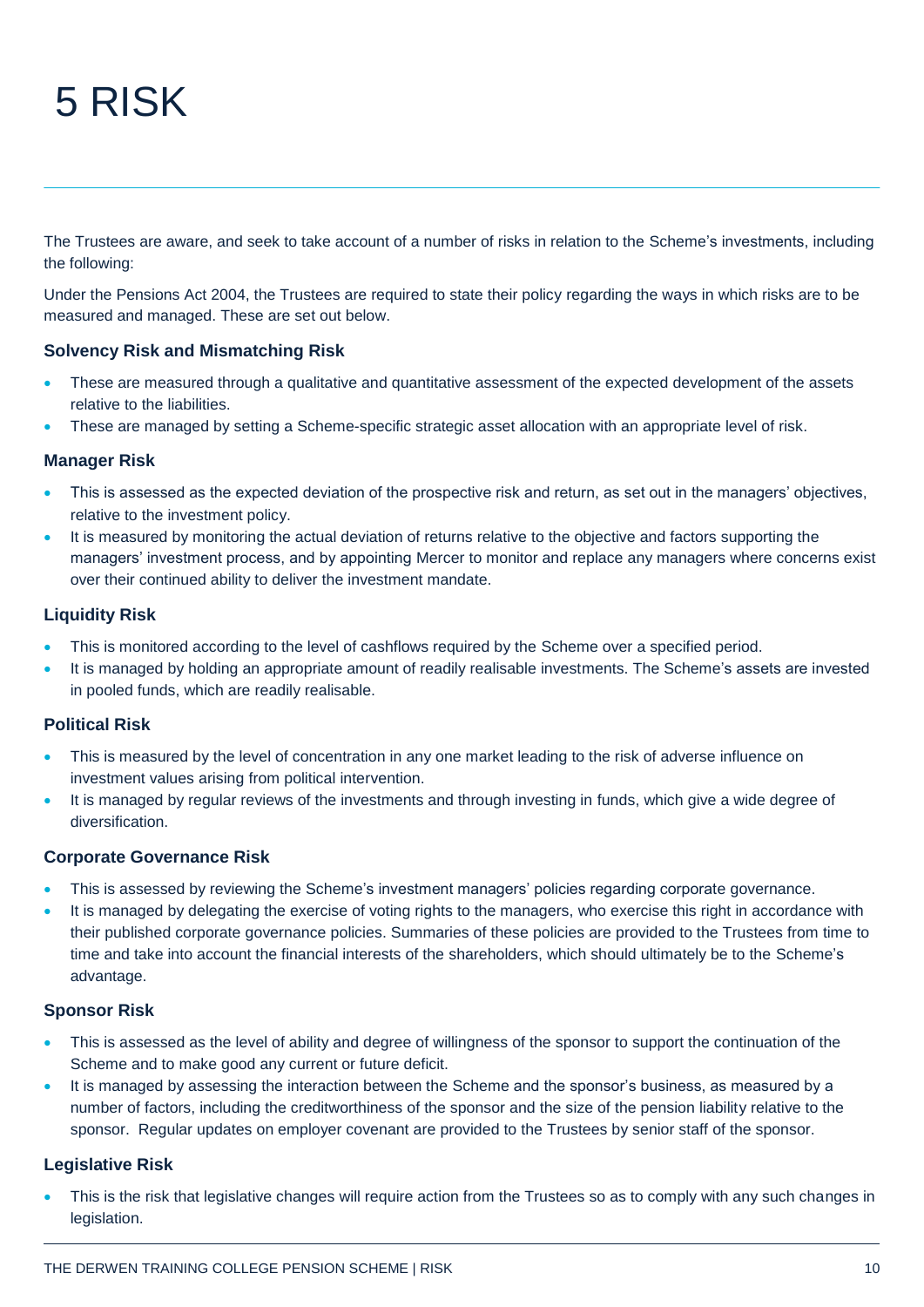The Trustees acknowledge that this risk is unavoidable but will seek to address any required changes so as to comply with changes in legislation.

#### **Credit Risk**

- This is the risk that one party to a financial instrument will cause a financial loss for the other party by failing to discharge an obligation.
- The Trustees acknowledge that the assessment of credit risk on individual debt instruments is delegated to the investment manager. The Trustees will however ensure that they are comfortable with the amount of risk that the Scheme's investment manager takes.

#### **Market Risk**

 This is the risk the fair value of future cash flows of a financial instrument will fluctuate because of changes in market prices. Market risk comprises of the following three types of risk

#### *Currency Risk*

- This is the risk that occurs when the price of one currency moves relative to another (reference) currency. In the context of a UK pension scheme, the scheme may be invested in overseas stocks or assets, which are either directly or indirectly linked to a currency other than Sterling. There is a risk that the price of that overseas currency will move in such a way that devalues that currency relative to Sterling, thus negatively impacting the overall investment return.
- For FX hedged funds, the Trustees acknowledge that currency risk related to overseas investments is hedged appropriately by the underlying investment managers.
- For FX funds where the currency risk is separately managed by the manager and the Trustees acknowledge that currency risk is delegated to the underlying investment managers where the manager is responsible for the decision of whether or not to hedge.

#### *Inflation / Interest Rate Risk*

- This is the risk that an investment's value will change due to a change in the level of interest rates. This affects debt instruments more directly than growth instruments.
- The Trustees acknowledge that the interest rate risk related to individual debt instruments is managed by the underlying investment managers through a combination of strategies, such as diversification, duration and yield curve management.

#### *Other Price Risk*

- This is the risk that principally arises in relation to the return seeking portfolio, which invests in equities, equities in pooled funds, equity futures, hedge funds, private equity and property.
- The Trustees acknowledge that a scheme can manage its exposure to price risk by investing in a diverse portfolio across various markets.

#### **ESG Risk**

- This is the risk that Environmental, Social or Corporate Governance concerns, including climate change, have a financially material impact on the return of the Scheme's assets.
- The Trustees manage this risk by investing in well-respected investment managers where ESG principles are appropriately included in the investment decision-making process.
- The Trustees have built an annual review of ESG developments into its business plan as part of which it will review the Investment Adviser's scoring of its managers.
- The Trustees are aware that Responsible Investing is one of the core beliefs of the Investment Manager and the Investment Adviser. As a result, part of the rating process of the Investment Adviser and decision-making process of the Investment Manager in relation to the underlying investment managers is based on its financial stewardship and how well the investment manager integrates governance and sustainability into its investment process.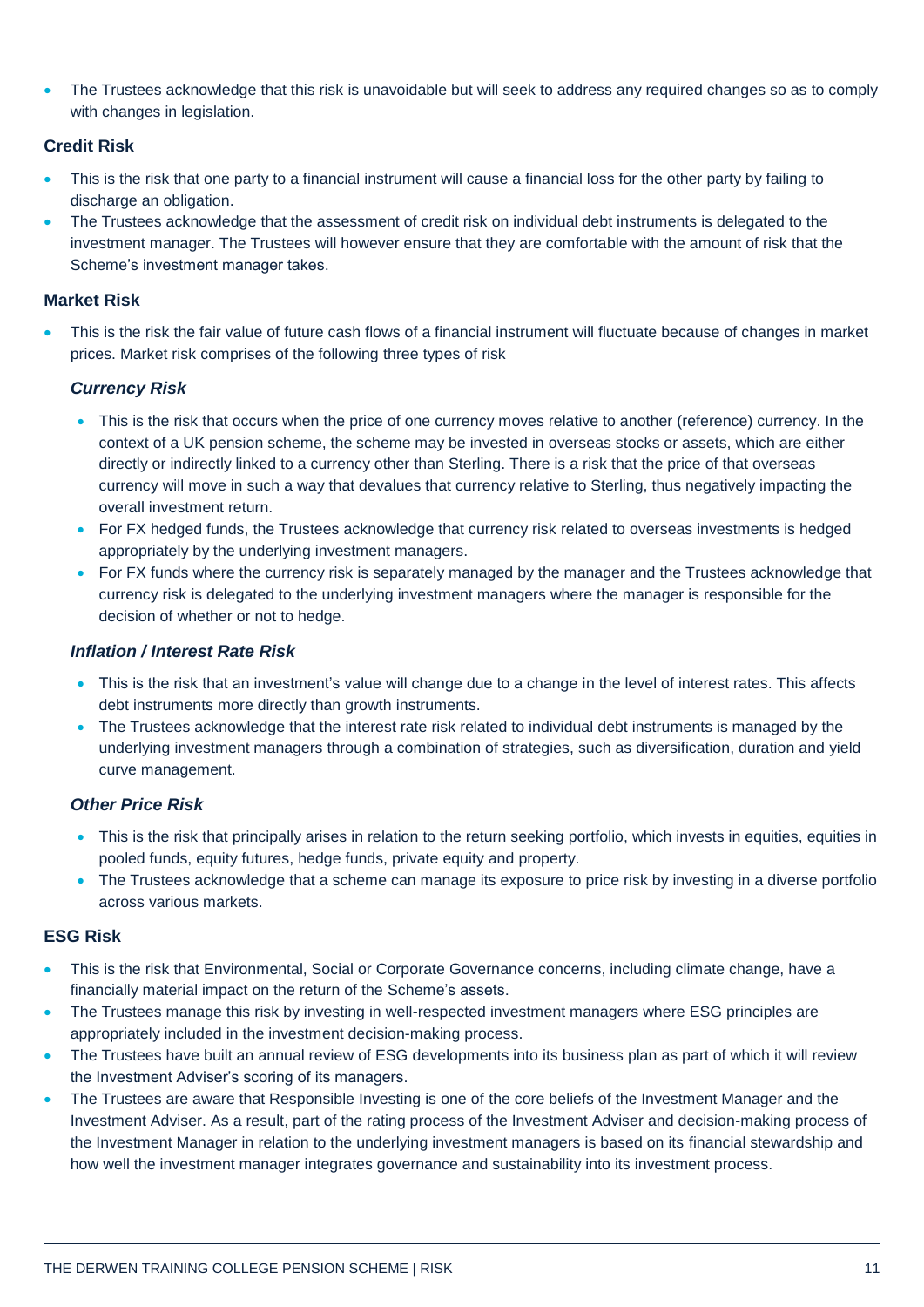## 6 MONITORING OF INVESTMENT ADVISER & MANAGERS

### 6.1 INVESTMENT ADVISER

The Trustees assess and review the performance of their adviser in a qualitative way. In order to do so, the Trustees will consider the objectives it set for its investment adviser in the document entitled "Strategic Objectives for Investment Consultancy Services" which was signed and formally adopted by the Trustees.

## 6.2 INVESTMENT MANAGERS

The Trustees receive monitoring reports on the performance of the underlying investment managers from Mercer, which present performance information over 3 months, 1 year and 3 years. The reports show the absolute performance, performance against the manager's stated target performance (over the relevant time period) on a net of fees basis. It also provides returns of market indices so that these can also be used to help inform the assessment of the underlying managers' performance.

The reporting also reviews performance of the Scheme's assets in aggregate against the Scheme's strategic benchmark.

In conjunction with advice and information from their Investment Adviser, the Trustees have the role of replacing the underlying investment managers where appropriate. It takes a long-term view when assessing whether to replace the underlying investment managers, and such decisions would not be made based solely on short-term performance concerns. Instead, changes would be driven by a significant downgrade of the investment manager by Mercer's Manager Research Team. This in turn would be due to a significant reduction in Mercer's confidence that the investment manager will be able to perform in line with their fund's mandate over the long term.

Changes will be made to the underlying managers however if there is a strategic change to the overall strategy that no longer requires exposure to that asset class or manager.

## 6.3 PORTFOLIO TURNOVER COSTS

The Trustees do not currently monitor portfolio turnover costs for the funds in which the Scheme invests, although notes that the performance monitoring which it receives is net of all charges, including such costs. Portfolio turnover costs means the costs incurred as a result of the buying, selling, lending or borrowing of investments.

The Trustees are also aware of the requirement to define and monitor targeted portfolio turnover and turnover range.

Given that the Scheme invests in a range of pooled funds, many of which invest across a wide range of asset classes, the Trustees do not have an overall portfolio turnover target for the Scheme.

The Trustees continue to work with Mercer in order to determine the most appropriate way to obtain and monitor the information required in relation to the pooled funds in which the Scheme is invested and will include further information about this when next updating the SIP.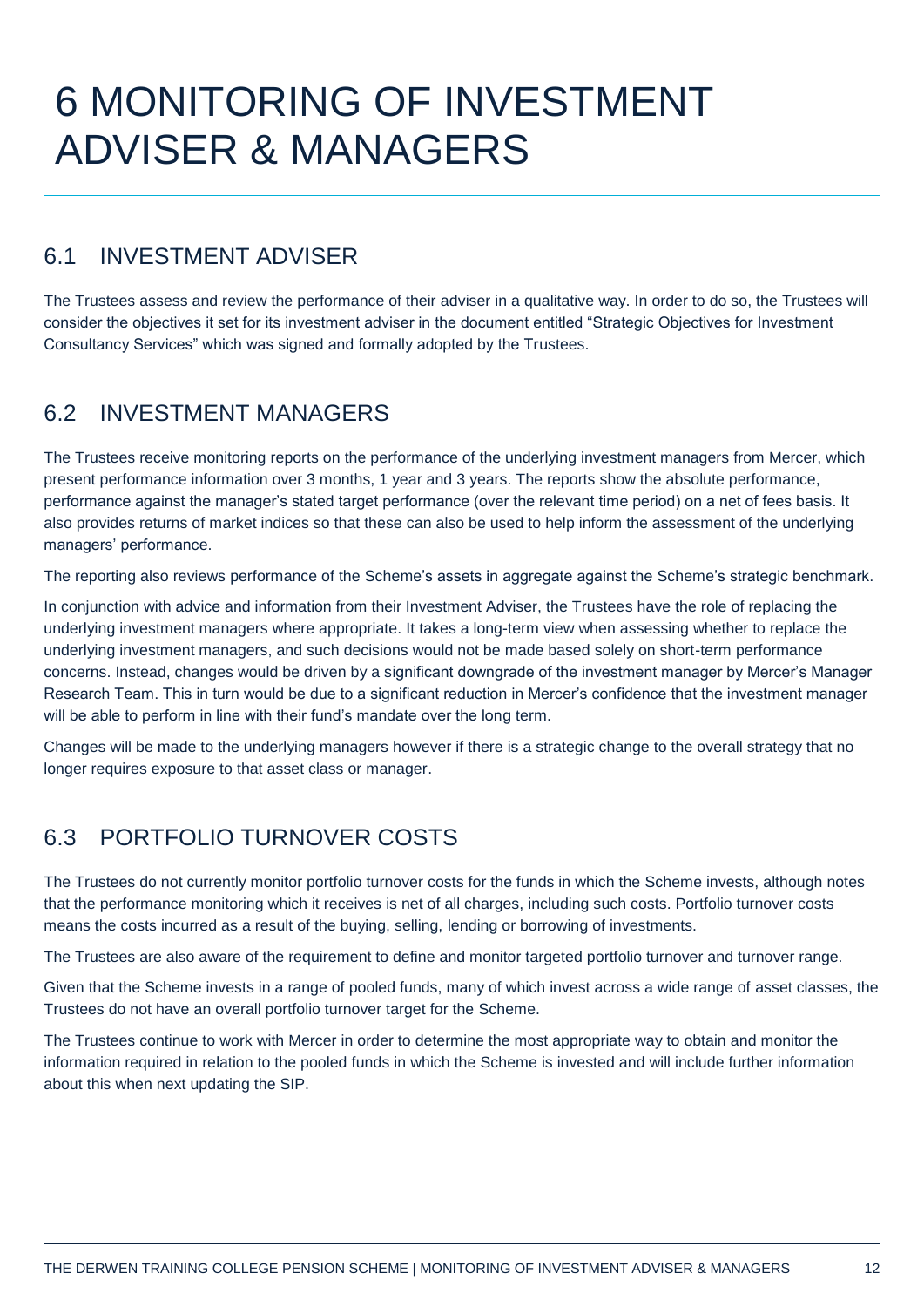# 7 CODE OF BEST PRACTICE

The Trustees note that in March 2017, the Pensions Regulator released 'Investment Guidance for Defined Benefit Pension Schemes'.

The Trustees meet with their Investment Adviser on a regular basis, monitoring developments both in relation to the Scheme's circumstances and in relation to evolving guidance, and will revise the Scheme's investment approach if considered appropriate.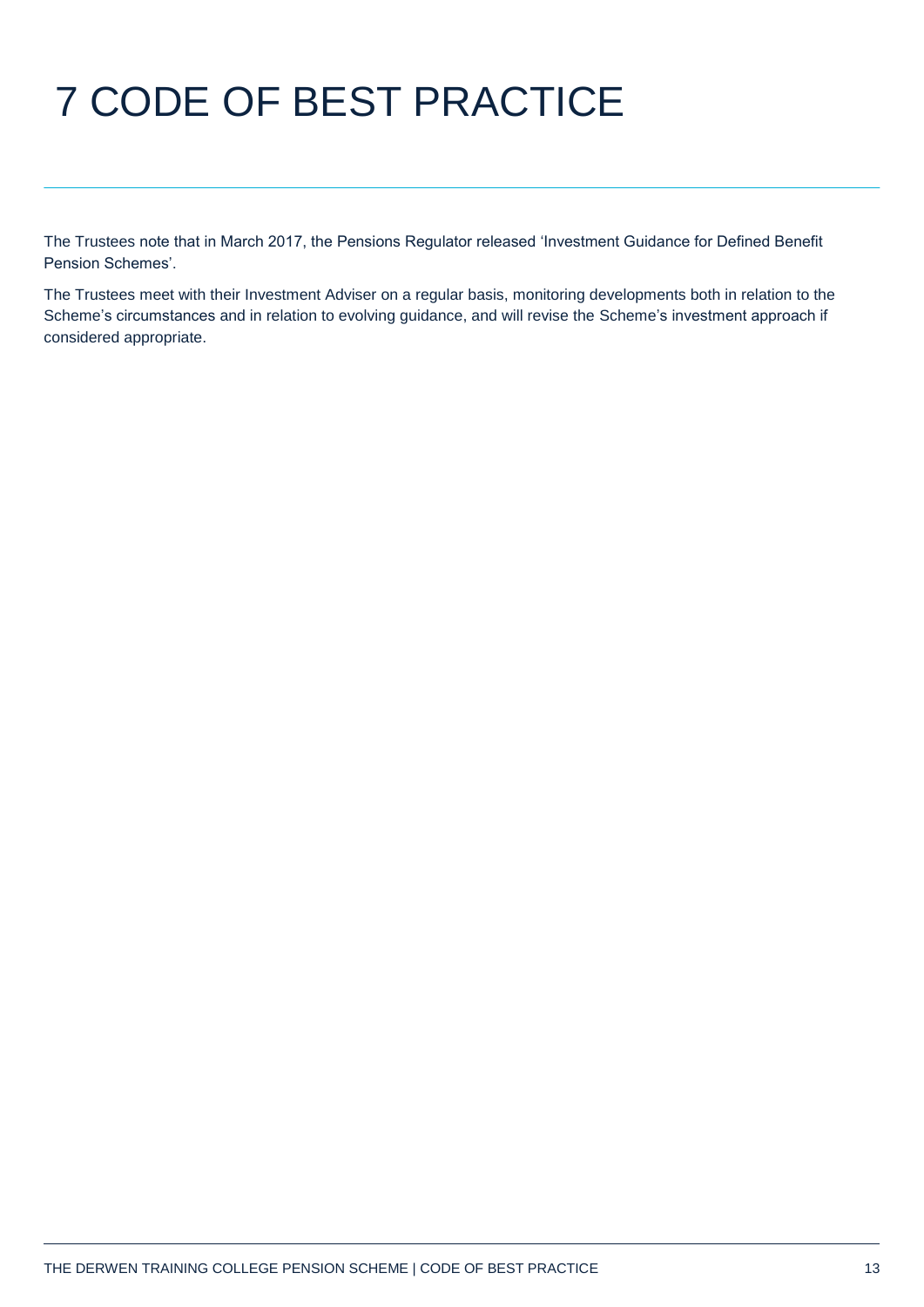# 8 COMPLIANCE

The Scheme's Statement of Investment Principles and annual report and accounts are available to members on request.

A copy of the Scheme's current Statement plus Appendices is also supplied to the Sponsoring Employer, the Scheme's investment managers, the Scheme's auditors and the Scheme Actuary.

This Statement of Investment Principles, taken as a whole with the Appendices, supersedes all others and was approved by the Trustees on ...............................................................

| Signed on behalf of the Trustees by |  |
|-------------------------------------|--|
| On                                  |  |
| <b>Full Name</b>                    |  |
| <b>Position</b>                     |  |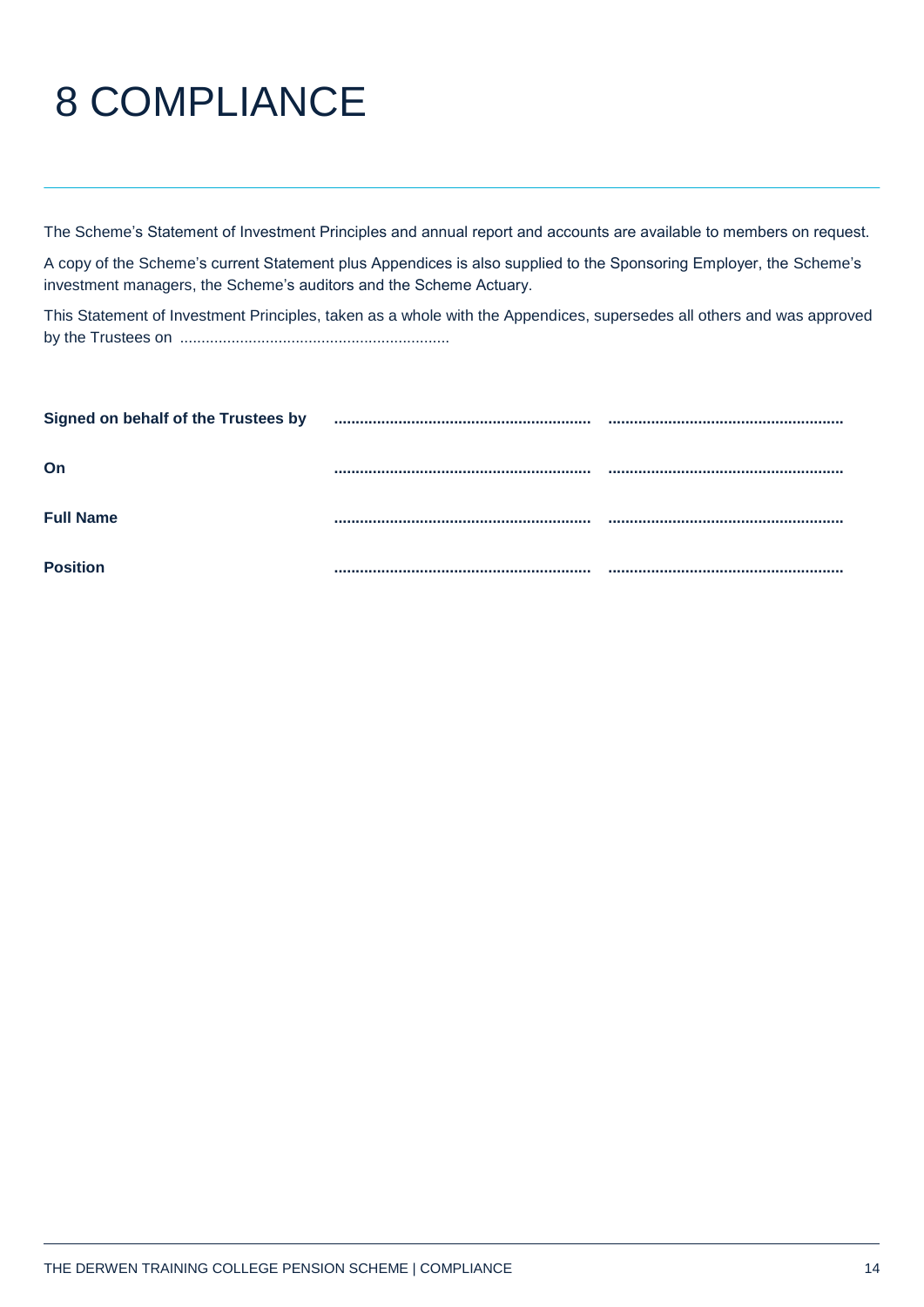## APPENDIX 1: ASSET ALLOCATION BENCHMARK

The Scheme's initial strategic asset allocation benchmark is set out below.

| <b>Asset Class</b>            | <b>Strategic Allocation (%)</b> | <b>Guideline Range (%)</b> |  |
|-------------------------------|---------------------------------|----------------------------|--|
| <b>Growth Assets</b>          | 45                              |                            |  |
| <b>Diversified Growth</b>     | 30                              | $+/- 10$                   |  |
| Multi-Asset Credit            | 15                              | $+/- 5$                    |  |
| <b>Stabilising Assets</b>     | 55                              | ۰                          |  |
| <b>Equity-Linked Real LDI</b> | 29                              | $+/- 15$                   |  |
| Enhanced LDI                  | 26                              | $+/- 10$                   |  |
| <b>Total Scheme</b>           | 100                             |                            |  |

Notes: LDI is being used as a stabilising asset to target liability hedging ratios of c.100% for interest rates and inflation sensitive liabilities.

The Scheme's asset allocation will be monitored by Mercer so as to maintain it within the guideline ranges. Appendix 3 provides information about the funds in which the assets are invested.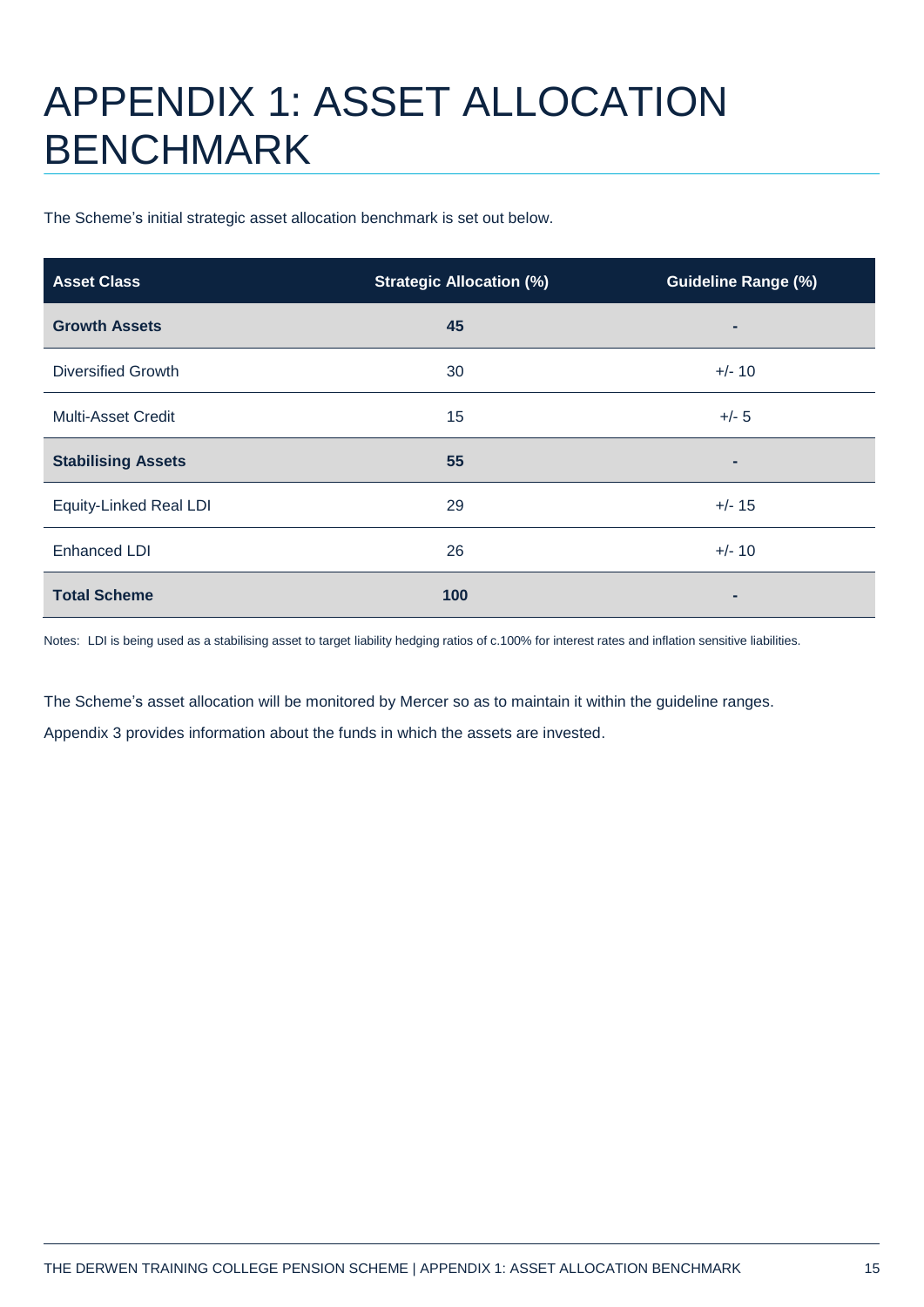## APPENDIX 2: CASHFLOW AND REBALANCING POLICY

Where possible, cash outflows will be met from cash balances held by the Scheme and from income from the Scheme's investments in order to minimise transaction costs.

Investments or disinvestments should be applied in such a way as to bring the actual asset allocation back towards the Scheme's central benchmark asset allocation, as set out in Appendix 1.

#### **Rebalancing Policy**

There will be no automatic rebalancing of the portfolio.

The actual allocation relative to the strategic allocation will be reviewed on an ongoing basis and realigned if deemed necessary.

#### **Cashflow Policy**

Investment and disinvestments will take place from the Scheme's liquid growth seeking assets.

Please refer to the Investment Cashflow Policy Document for full details and procedures.

For avoidance of doubt, this Statement will not be revised purely in relation to a change in cashflow policy.

#### **LDI Recapitalisation**

The Trustees note that the LDI managers may require additional assets from time to time in order to support the operation of the LDI funds or may release assets from time to time. The Trustees have put in place a policy regarding this recapitalisation / release procedure which is: investments and disinvestments will take place from the liquid growth seeking assets.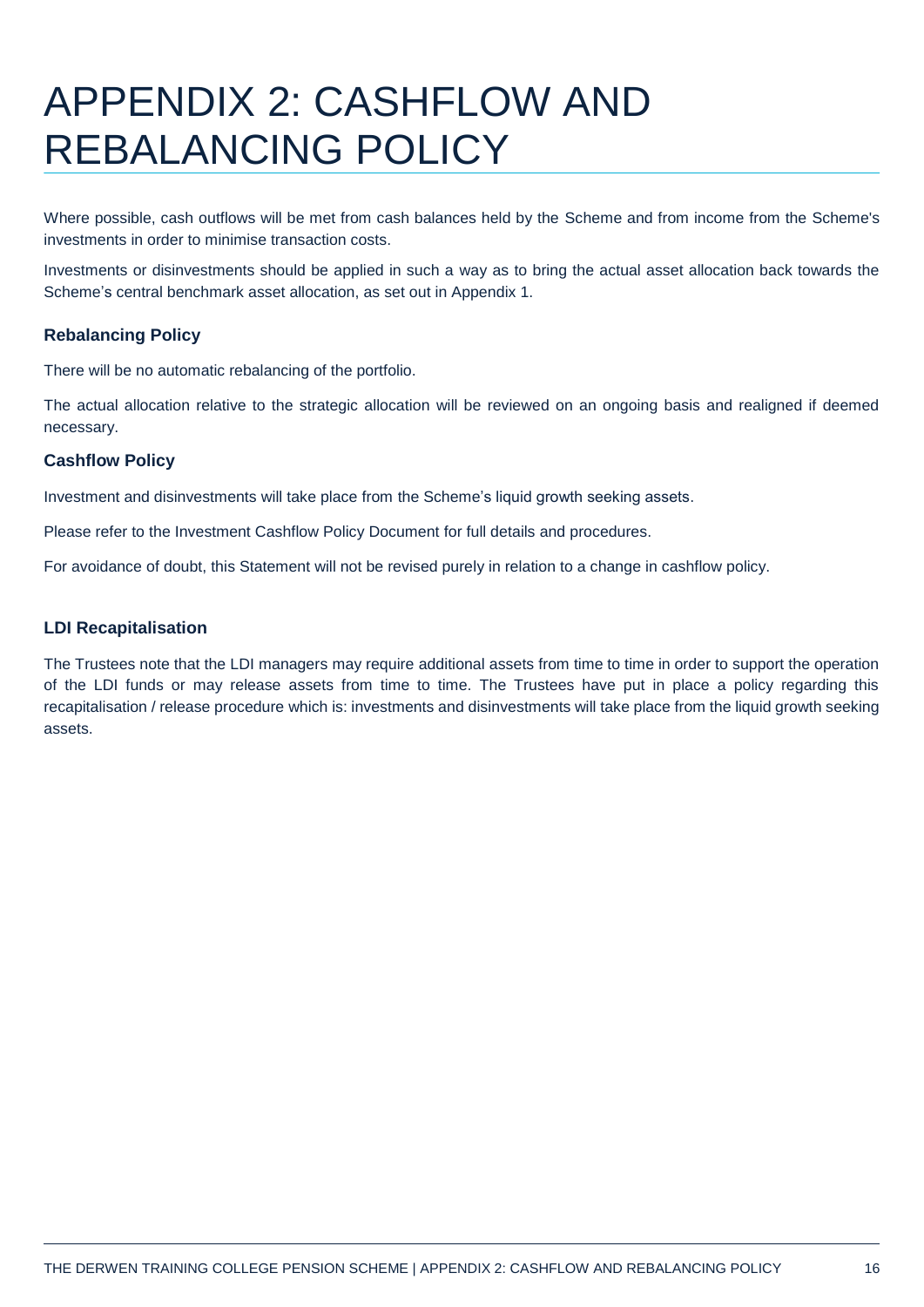## APPENDIX 3: INVESTMENT MANAGER INFORMATION

The Scheme invests with Mercer, whose key responsibility it to appoint suitable investment managers to each of the mandates within the Trustees' agreed investment strategy as set out in Appendix 1.

The tables below show the details of the mandate(s) with each manager.

| <b>Manager / Fund</b>                                  | <b>Benchmark</b>                                                                                                        | <b>Objective</b>                                                                                                                                                                 | <b>Dealing</b><br><b>Frequency</b> | <b>SORP/IFRS</b><br><b>Class</b> |  |  |
|--------------------------------------------------------|-------------------------------------------------------------------------------------------------------------------------|----------------------------------------------------------------------------------------------------------------------------------------------------------------------------------|------------------------------------|----------------------------------|--|--|
| <b>Diversified Growth</b>                              |                                                                                                                         |                                                                                                                                                                                  |                                    |                                  |  |  |
| <b>Nordea</b><br><b>Diversified Return</b>             | 3 Month LIBOR +4.0% p.a.                                                                                                | To outperform the benchmark over<br>rolling 3 year periods (gross of fees)                                                                                                       | Daily                              | Level 2                          |  |  |
| Columbia Threadneedle<br>Multi-Asset                   | UK Base Rate +4.0% p.a.                                                                                                 | To outperform the benchmark over a<br>5 to 7 year cycle (gross of fess)                                                                                                          | Daily                              | Level 2                          |  |  |
| <b>Multi-Asset Credit</b>                              |                                                                                                                         |                                                                                                                                                                                  |                                    |                                  |  |  |
| <b>Ninety One</b><br><b>Global Total Return Credit</b> | 3 Month LIBOR +4.0% p.a.                                                                                                | To outperform the benchmark by<br>over a full credit cycle (gross of fees)                                                                                                       | Daily                              | Level 2                          |  |  |
| <b>Liability Driven Investments</b>                    |                                                                                                                         |                                                                                                                                                                                  |                                    |                                  |  |  |
| <b>BMO</b><br><b>Equity-Linked Real</b><br>Dynamic LDI | The 'real' liability profile<br>of a typical UK DB pension<br>scheme plus a composite<br>GBP hedged global equity index | To provide interest rate and inflation<br>protection by replicating the liability profile of<br>a typical UK DB pension scheme, and<br>currency hedged exposure to global equity | Daily                              | Level 2                          |  |  |
| <b>BMO</b><br>Equity-Linked Real<br>Dynamic LDI        | The 'nominal' liability profile<br>of a typical UK DB pension<br>scheme                                                 | To provide interest rate protection by<br>replicating the liability profile of a typical UK<br>DB pension scheme                                                                 | Daily                              | Level 2                          |  |  |

*\*Daily liquidity subject to redemption constraints*

The assets for the underlying managers are hosted on an investment platform provided by Mobius.

For avoidance of doubt, this SIP will not be updated solely in response to a replacement of one of the underlying funds.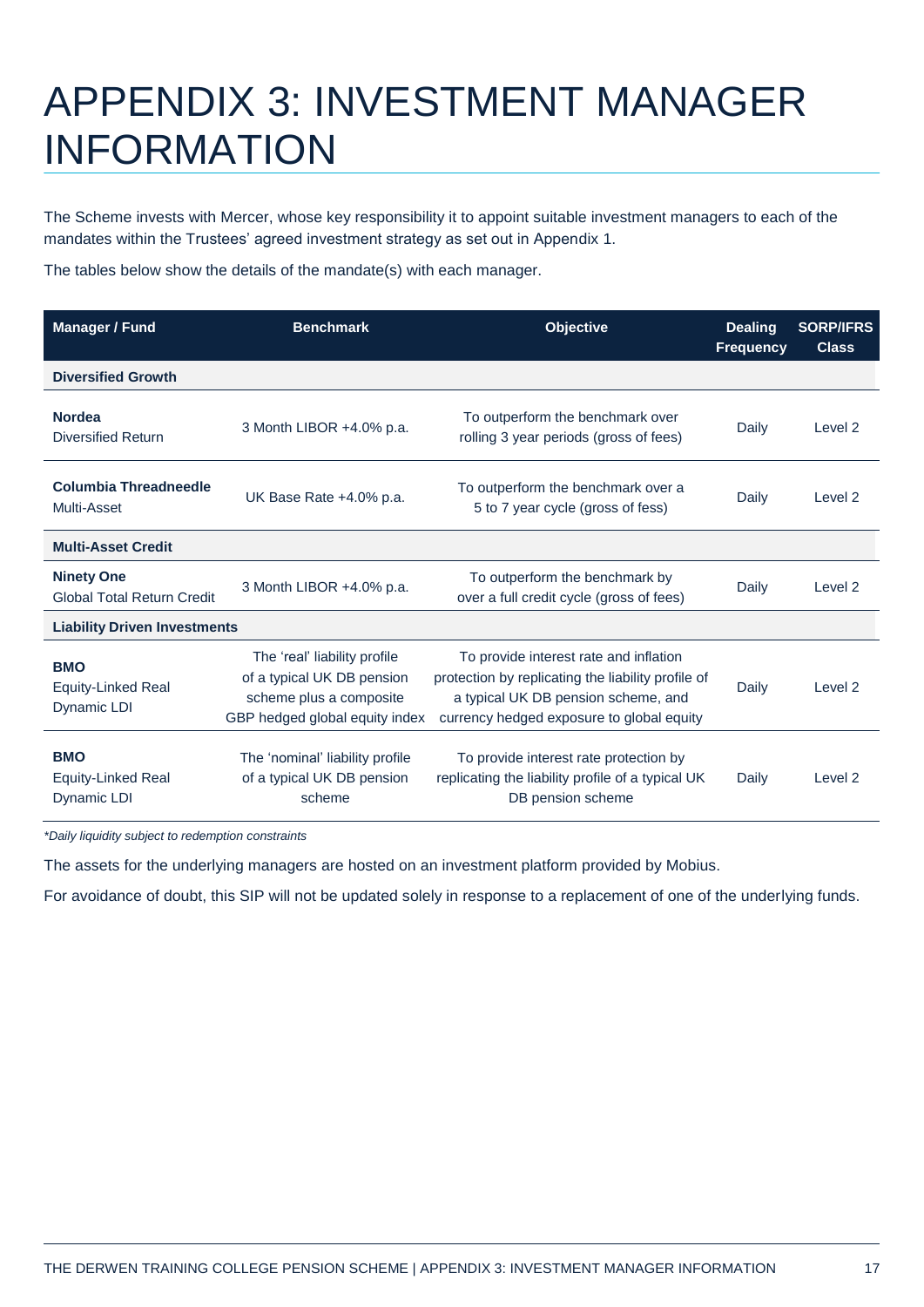## APPENDIX 4: RESPONSIBILITIES OF PARTIES

## **TRUSTEES**

The Trustees' responsibilities include the following:

- Reviewing at least triennially, and more frequently if necessary, the content of this Statement in consultation with the Investment Adviser and modifying it if deemed appropriate
- Reviewing the investment strategy following the results of each actuarial review, in consultation with the Investment Adviser and Scheme Actuary
- Appointing the Investment Manager(s) and custodian (if required)
- Assessing the quality of the performance and processes of the Investment Manager(s) by means of regular reviews of investment returns and other relevant information, in consultation with the Investment Adviser
- Consulting with the sponsoring employer regarding any proposed amendments to this Statement
- Monitoring compliance of the investment arrangements with this Statement on a continuing basis

## INVESTMENT ADVISER

The Investment Adviser's responsibilities include the following:

- Participating with the Trustees in reviews of this Statement of Investment Principles
- Production of performance monitoring reports
- Advising the Trustees, at their request, on the following matters:
	- Through consultation with the Scheme Actuary, how any changes within the Scheme's benefits, membership, and funding position may affect the manner in which the assets should be invested
	- How any significant changes in the Investment Managers' organisation could affect the interests of the Scheme
	- How any changes in the investment environment could present either opportunities or problems for the Scheme
- Undertaking project work, as requested, including:
	- Reviews of asset allocation policy
	- Research into and reviews of Investment Managers
- Advising on the selection of new managers and/or custodians.

## INVESTMENT MANAGERS

The responsibilities of the underlying investment managers through the Mobius Platform include:

- Informing the Platform provider of any changes in the internal performance objectives and guidelines of their funds;
- Having regard to the need for diversification of investments, so far as appropriate for the particular mandate, and to the suitability of investments;
- Managing their funds in accordance with their stated mandates.

The underlying investment managers for the Scheme are not directly appointed by the Trustees and therefore do not have any direct responsibility to the Trustees.